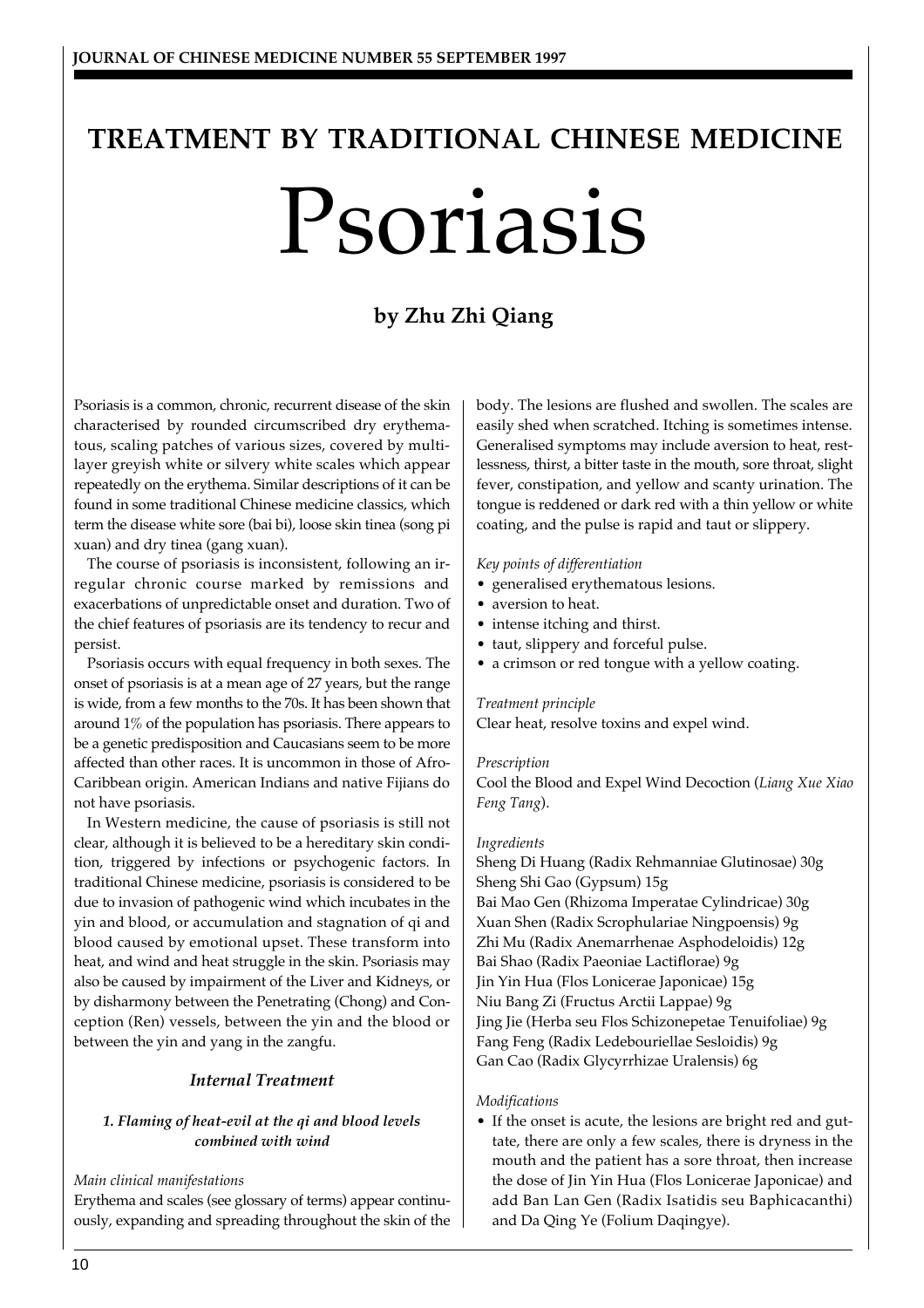- If the lesions have changed from guttate to macules with a great deal of desquamation and they are concentrated on the upper part of the body, especially the scalp, then add Chan Tui (Periostracum Cicadae) and Sheng Ma (Rhizoma Cimicifugae).
- If the lesions are concentrated on the lower part of the body, the patient feels a tightness in the chest, they are tired and have no appetite and the tongue is white and greasy, then add Yi Yi Ren (Semen Coicis Lachrymajobi) and Han Fang Ji (Radix Stephaniae Tetrandae)<sup>1</sup>.

# *2. Blood-heat and Blood-stasis plus generalised symptoms*

# *Main clinical manifestations*

The skin lesions are less severe than in the first type and the swelling is not as pronounced. The course of the disease is slow, with new lesions appearing sporadically. Psoriasis lesions of this type are usually purple red macules that are moist and covered by a thick layer of tightly adhering scales. The tongue is red or purple red with a thin yellow coating and the pulse is slippery, or thready, slippery and forceful.

#### *Key points of differentiation*

- the lesions are moist and the macules a purple red colour.
- the macules are covered by scales with new lesions appearing sporadically.
- slippery pulse, red tongue with a yellow coating.

#### *Treatment principle*

Remove pathogenic heat from the blood, regulate the circulation of qi and resolve toxins.

# *Prescription*

Psoriasis No. 1 Decoction (*Niu Pi Xuan Hao Fang*).

# *Ingredients*

Tu Fu Ling (Rhizoma Smilacis Glabrae) 30g Sheng Di Huang (Radix Rehmanniae Glutinosae) 30g Ban Lan Gen (Radix Isatidis seu Baphicacanthi) 15g Da Qing Ye (Folium Daqingye) 15g Xuan Shen (Radix Scrophulariae Ningpoensis) 9g Mai Men Dong (Tuber Ophiopogonis Japonici) 9g Jin Yin Hua (Flos Lonicerae Japonicae) 9g Lian Qiao (Fructus Forsythiae Suspensae) 9g Huang Qin (Radix Scutellariae Baicalensis) 9g Dang Gui (Radix Angelicae Sinensis) 9g Hong Hua (Flos Carthami Tinctorii) 9g

# *Modifications*

• If the eruptions develop into dark red plaques and the tongue is purple red with ecchymosis, then add Chi Shao (Radix Paeoniae Rubrae), San Leng (Rhizoma Sparganii) and E Zhu (Rhizoma Curcumae Zedoariae).

• If the pulse is full, add Sheng Shi Gao (Gypsum) and Zhi Mu (Radix Anemarrhenae Asphodeloidis).

#### *3. Noxious-heat and Blood-stasis*

#### *Main clinical manifestations*

The lesions are dark red or hyperpigmented and covered by dark, thick, hard and adherent scales. Occasionally, the scales are rough like an oyster shell. Long-standing lesions may overlap, causing the skin to take on a map-like appearance. Sometimes these large lesions may be affected by itching, pain and fissuring. In some cases, the joints do not function properly. The lesions persist for a prolonged period (tens of years). The tongue is dark purple and is covered by a yellow and greasy coating or a turbid greasy coating. The pulse is deep-slippery and forceful.

#### *Key points of differentiation*

- large thickened psoriatic plaques.
- stubborn lesions.
- dryness in the mouth.
- constipation.
- deep-slippery and forceful pulse.
- purple red tongue with a yellow and greasy coating.

#### *Treatment principle*

Clear heat and promote diuresis, remove blood stasis and resolve toxins.

#### *Prescription* Psoriasis No.2 Decoction (*Niu Pi Xuan Er Hao Fang*).

#### *Ingredients*

Tu Fu Ling (Rhizoma Smilacis Glabrae) 30g Yin Chen Hao (Herba Artemisiae Capillaris) 15g Sheng Di Huang (Radix Rehmanniae Glutinosae) 15g Jin Yin Hua (Flos Lonicerae Japonicae) 15g Lian Qiao (Fructus Forsythiae Suspensae) 15g Sheng Shi Gao (Gypsum) 15g Pu Gong Ying (Herba Taraxaci Mongolici cum Radice) 10g Zi Hua Di Ding (Herba Violae cum Radice) 10g San Leng (Rhizoma Sparganii) 10g Ye Ju Hua (Flos Chrysanthemi Indici) 10g

#### *Modifications*

• If the lesions are dry and fissured and covered with some dry scales, the pulse is thready and rapid, there is dryness in the throat and the tongue is red with thin yellow dry coating or lack of coating, then omit Tu Fu Ling (Rhizoma Smilacis Glabrae) and Yin Chen Hao (Herba Artemisiae Capillaris) and add Shu Di Huang (Radix Rehmanniae Glutinosae Conquitae), Bai Shao (Radix Paeoniae Lactiflorae), Tian Men Dong (Tuber Asparagi Cochinchinensis) and Mai Men Dong (Tuber Ophiopogonis Japonici).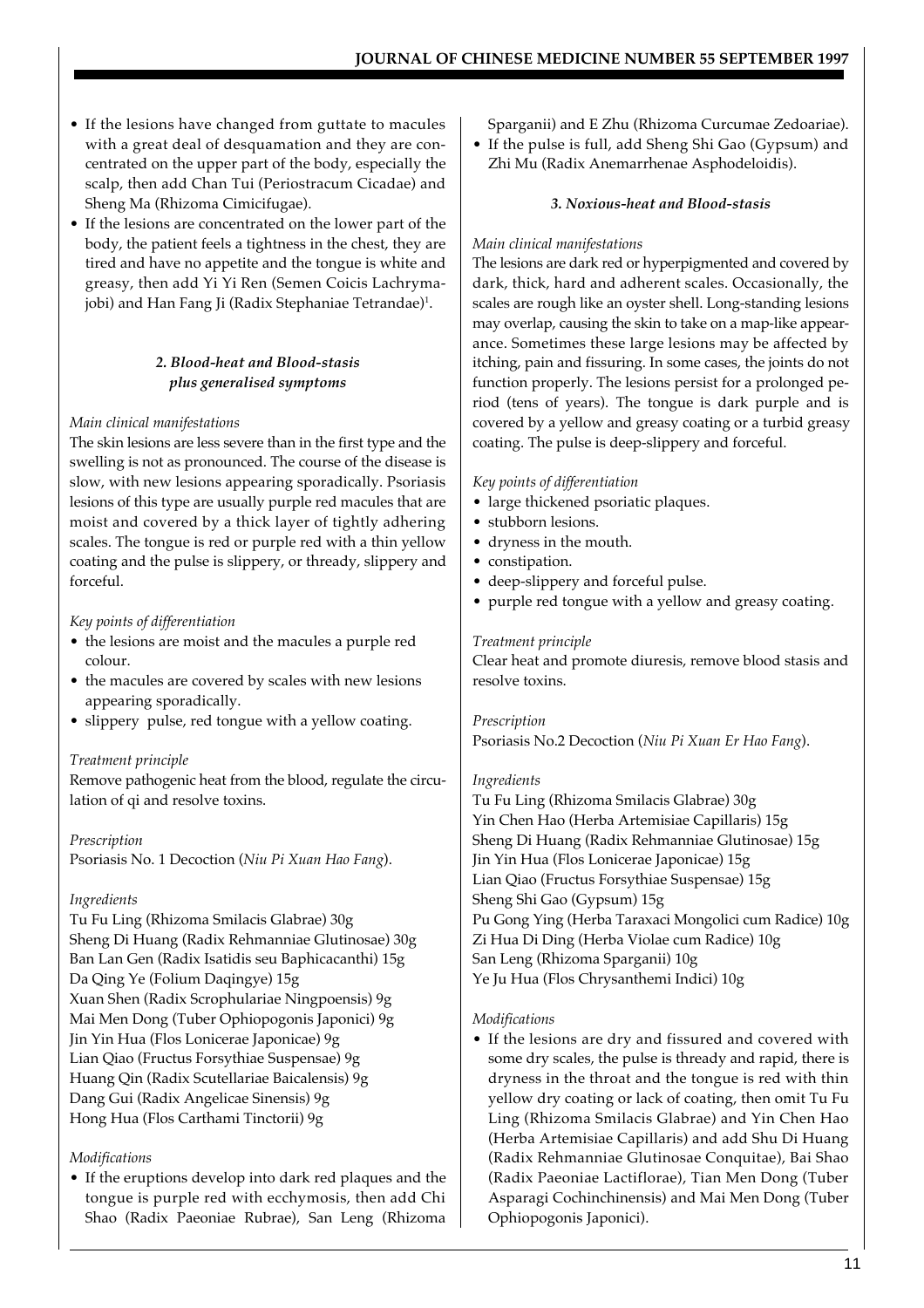# *External Treatment*

# *1. Universally Linked Ointment (Pu Lian Gao) Ingredients*

Huang Qin (Radix Scutellariae Baicalensis) 50g Huang Bai (Cortex Phellodendri) 50g Vaseline 400g *Method*

Grind the first two herbal ingredients into fine powder and make an ointment by mixing the powder with vaseline.

# *2. Bathing once a day in a hot spring or in a decoction made from the following ingredients:*

Ku Shen (Radix Sophorae Flavescentis) 60g Tu Fu Ling (Rhizoma Smilacis Glabrae) 30g Yin Chen Hao (Herba Artemisiae Capillaris) 30g Da Huang (Rhizoma Rhei) 30g Ye Ju Hua (Flos Chrysanthemi Indici) 30g Zi Hua Di Ding (Herba Violae cum Radice) 30g Gan Cao (Radix Glycyrrhizae Uralensis) 30g *Method*

Each day stay immersed in the bath for thirty to forty minutes.

# *Acupuncture*

# *1. Body acupuncture*

*Main Points:* Dazhui DU-14 Feishu BL-13 Hegu L.I.-4 Quchi L.I.-11 Xuehai SP-10 Sanyinjiao SP-6 *Secondary points:*

- Fengchi GB-20, Renying ST-9 for lesions of the head and face.
- Zhigou SJ-6 for lesions of the upper limbs.
- Zusanli ST-36, Fenglong ST-40 for lesions of the lower limbs.

*Method*: Apply moderate stimulation, retain the needles for 30 minutes and manipulate them once every few minutes. Treat every other day.

# *2. Ear Acupuncture*

*Main points*: Lung, Shenmen, Endocrine, Kidney, Adrenal Gland.

*Secondary points*: Heart, Large Intestine.

*Method*: Apply moderate stimulation and retain the needles for 30 minutes. Treat every other day. The seed-embedding method is also applicable.

# *3. Needle Weizhong BL-40 bilaterally with a 28 gauge needle*

Apply strong reducing manipulation for 1-2 minutes, then retain the needles for an additional 5 minutes. Upon with-

drawing the needles, squeeze 1-2 drops of blood from the opening. Treat every other day.

# *Cupping*

*Main points:* Dazhui DU-14 Taodao DU-13 Ganshu BL-18 Pishu BL-20 *Secondary points:* Quchi L.I.-11 Sanyinjiao SP-6

*Method:* Cupping may be applied alone or following acupuncture at these points. Treat once every other day.

# *Discussion*

• In general, the longer the patient has suffered from psoriasis the longer the length of treatment. Generally speaking, the course of treatment for the first and second types will be shorter than for the third type. Average courses of treatment for the different patterns are as follows:

i. Flaming of heat-evil at the qi and blood levels combined with wind: 2-3 months.

ii. Blood-heat and blood-stasis plus generalised symptoms: 3-4 months.

iii. Noxious-heat and blood-stasis: 4-6 months.

- Some patients have to continue treatment for longer, possible over a year, especially those who have had lengthy treatment with Western medicine such as steroids (tablets or creams), as the psoriatic lesions become very stubborn. If after a few weeks of treatment the symptoms start to improve, the patient may need to take the treatment consistently until it has cleared completely.
- If appropriate, it is possible to prescribe two of the three decoctions together by mixing a half dose of each, according to the principles of differential diagnosis.
- Some common difficulties that may present during treatment:

# *i. Plateau in recovery*

Initially the patient recovers, but after a few weeks or months this recovery ceases or the condition actually worsens. This can be treated by adding *Wu Wei Xiaodu Yin* (Antiphlogistic Decoction of Five Ingredients): Jin Yin Hua (Flos Lonicerae Japonicae) 12g Pu Gong Ying (Herba Taraxaci Mongolici cum Radice) 9g Ye Ju Hua (Flos Chrysanthemi Indici) 9g Zi Hua Di Ding (Herba Violae cum Radice) 9g Zi Bei Tian Kui (Herba Begonia Fibrislipulatae) 9g Most cases will recover again in one or two weeks. If necessary, change to another decoction or modify the original prescription according to a good differential diagnosis.

*ii. Relapse or recurrence*

Stress, overwork, seasonal changes, certain foods and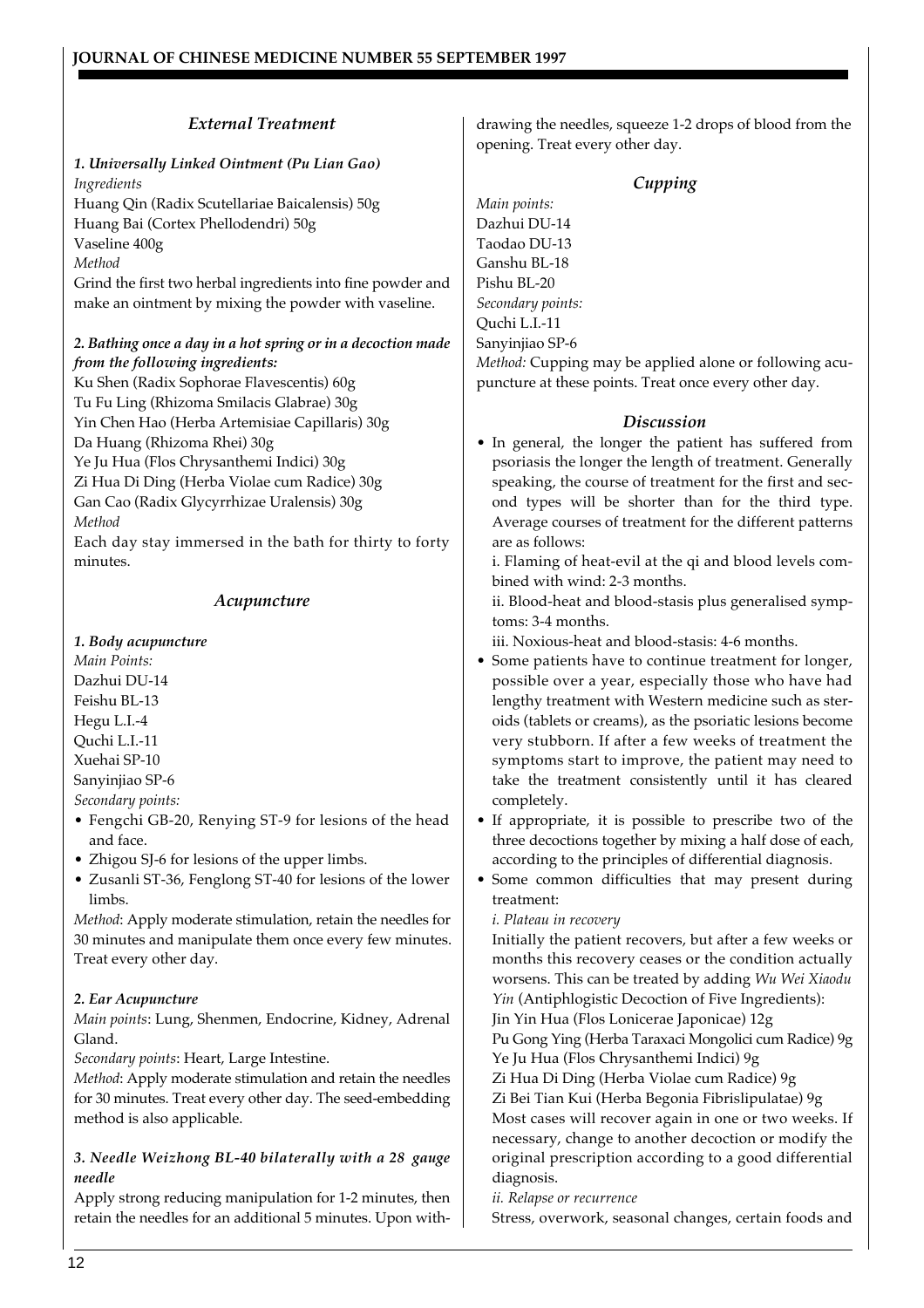some infections are examples of common reasons for relapse or recurrence of psoriasis. It is necessary to ascertain the trigger(s) for the relapse and advise the patient accordingly. *Wu Wei Xiaodu Yin* or a prescription to drain dampness can be added, or alternatively acupuncture can be offered in addition to the herbal treatment.

 To deal with a recurrence, the prescription that the patient had during the last course of treatment prior to recovery should be selected. If this is successful after 7- 10 days, the treatment should continue until full recovery occurs. If this prescription is not successful, *Wu Wei Xiaodu Yin* or a prescription to drain dampness, or a recipe to invigorate blood circulation and eliminate blood stasis can be added, or acupuncture may be applied. These will usually have a satisfactory result.

# *Prevention*

- Take enough rest, refrain from overworking and avoid too much mental stress.
- Try not to scratch the affected area. During onset, the affected area should be bathed in hot water or with alkali soap.
- Refrain from eating the following foodstuffs: seafood such as fish and shrimp, beef, lamb, spicy foods, alcohol and caffeinated drinks such as coffee, tea and coca-cola, as these are likely to induce or intensify psoriasis.
- Sound nutrition should be maintained. Eat more vegetables and fruit in order to keep the bowel movements regular.
- Try to trace any triggering factors and thereby reduce relapses.

# *Case Studies*

# *Case 1*

Male, age 75, occupation retired.

*Presenting history and symptoms*: The patient had suffered from psoriasis for four years with erythema, papules and scales on his scalp, back, arms, hands and right thigh which were aggravated by heat and stress. He also had a sensation of itching and soreness. Steroid cream had been used on occasions in the past with very little and short-lived success. The tongue was red with a yellow coating, the pulse was taut and forceful.

*Diagnosis*: excessive heat in the blood and qi levels

*Prescription*: *Liang Xue Granules* (the granular form of *Liang Xue Xiao Feng Tang*) one sachet (10g) twice a day and P*u Lian Gao* (external use) twice a day.

*Response to treatment*: After one week of the granules, 90% of the psoriatic lesions had cleared and this improvement was maintained over the next five weeks. The patient was nearly clear of psoriasis, with just a few pink coloured patches on his hands. The prescription was then reduced by half. Six weeks later, the psoriasis had cleared completely and treatment stopped. His psoriasis has not recurred since he was cured 15 months ago.

#### *Case 2*

Male, age 32, occupation unemployed.

*Presenting history and symptoms*: The patient had suffered from psoriasis for ten years with erythema, papules, plaques and scales over most of his body apart from his face, neck and teeth, which were triggered by stress. His grandmother had psoriasis all her life. Steroid cream had been used for five years without success. The tongue was red, and the pulse was surging and forceful.

*Diagnosis:* excessive heat in the blood and qi levels.

*Prescription: Liang Xue Granules*: one sachet twice a day and *Pu Lian Gao* twice a day.

*Response to treatment*: After a week of the granules the symptoms had started to improve and his improvement was maintained over the next few weeks. The patient's condition then ceased to improve, and gradually most of the lesions developed into large, dark red, thickened plaques. The pulse was deep and slippery, the tongue was moderately dark red with a yellow and greasy coating.

The prescription was then changed to half a sachet of *Liang Xue Granules* in the morning and half a sachet of *Psoriasis No. 2 Granules* (the granular form of *Psoriasis No. 2 Decoction*) in the evening. Acupuncture was also given at Dazhui DU-14, Feishu BL-13, Hegu L.I.-4, Sanyinjiao SP-6, Xuehai SP-10 and ear points Adrenal Gland, Endocrine and Lung once a week.

After one week of this treatment programme the condition had started to improve again, continuing as marked improvement over the following two and a half months. After a further month on maintained improvement, the psoriasis flared up a second time. The lesions grew slightly larger and redder and some new skin eruptions emerged. The prescription was altered to one sachet of *Liang Xue Granules* twice a day. Two weeks later, the condition started to improve and continued to do so for another five weeks, by which time it had cleared completely and treatment was stopped.

Eight months later the patient returned with another flare-up of his psoriasis. The causes appeared to be stress and overwork. He and his partner had recently had a baby who was premature, and the patient had had to find employment and was working 9-10 hours a day. He was prescribed *Liang Xue Granules* again for seven weeks. The psoriatic lesions have cleared almost completely to date.

# *Glossary of terms*

*Erythema*: redness or inflammation of the skin or mucous membranes.

*Desquamation*: a process in which the cornified layer of the epidermis is sloughed in fine scales.

*Guttate*: an acute form of psoriasis consisting of teardropshaped, red, scaly patches measuring 3mm to 10mm, all over the body.